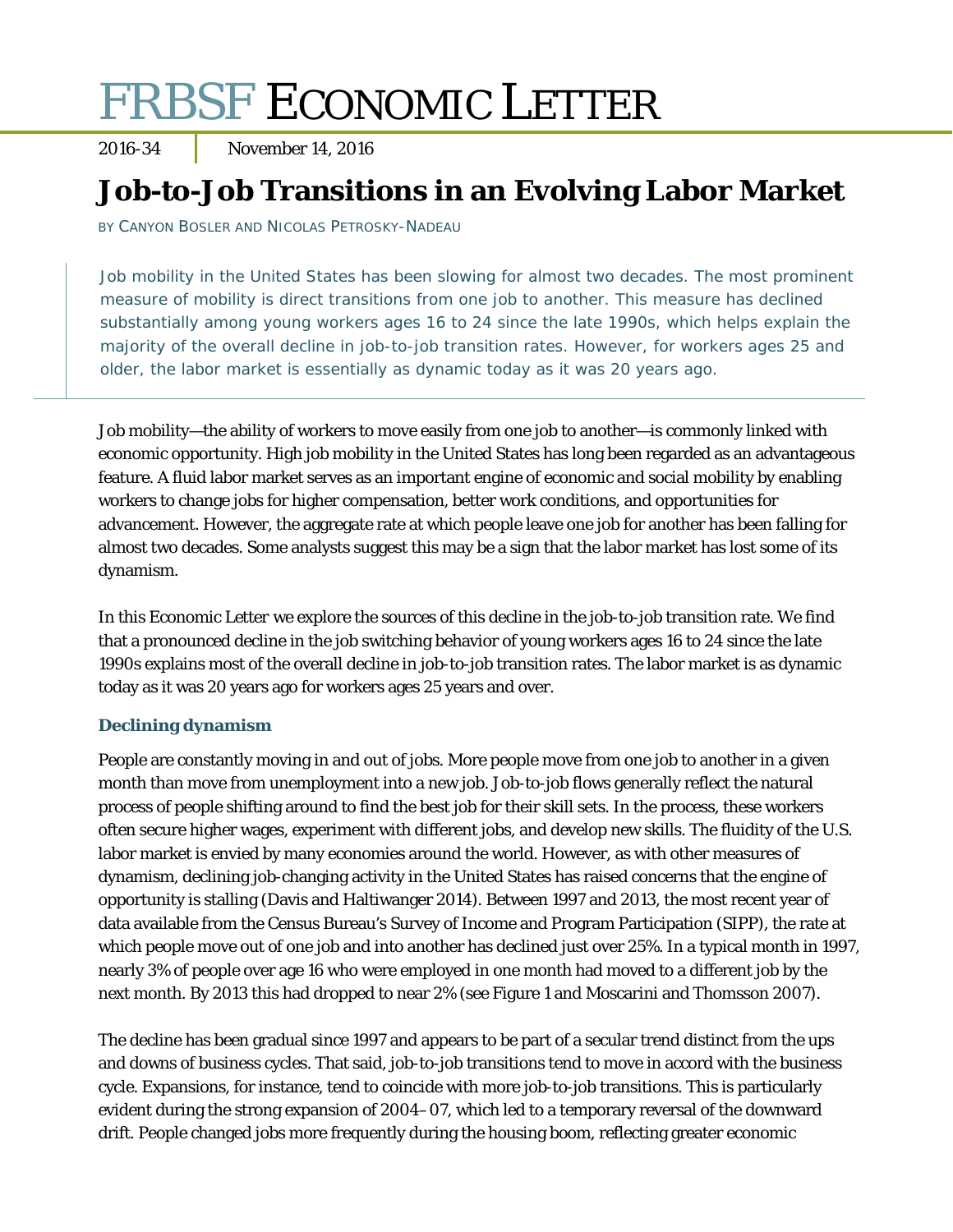opportunities, but this acceleration came to an end with the onset of the Great Recession. More recently, as the labor market has strengthened in general, there has been a modest pickup in job-to-job transitions.

### **Job-to-job transitions: The life cycle and over time**

The reasons for and benefits from mobility change over a person's life. Early in life, the mobility of a fluid labor market allows people to experiment and discover their skills and desired careers (Gervais et al. 2016). Later in life, when people are more established in their careers, mobility reflects the opportunity to find better employment and wage gains or



to develop new skills at different tasks. Job-to-job transitions occur more frequently earlier in life. They are highest under the age of 22, then decline rapidly over the remainder of the 20s before stabilizing in the 30s and over the rest of a person's work life.

Comparing the two lines in Figure 2 reveals a striking drop in the job-to-job movement of young workers between 1997 and 2012. The mobility rates for workers under age 21 dropped about 2 percentage points, from about 6% to about 4%. This stands in stark contrast to the stability in job-to-job mobility for people

over age 30. The rate among people ages 40 to 44, for instance, was 1.9% in 1997 and 1.7% in 2012. By this measure, mobility is essentially unchanged since 1997 for a large majority of the workforce.

We consider an alternative scenario that holds job-to-job rates for all age groups constant at their 1997 levels, and calculate what the overall rate would have been through 2013 relative to the actual rates. In the alternative scenario, actual rates of employment for each demographic group follow the historical experience, and only job-tojob mobility is held fixed. In particular,



young workers in this scenario retain their high rates of job-to-job transitions from 1997 through 2013. This scenario suggests that the overall job-to-job transition rate would have been 2.4% in 2013, instead of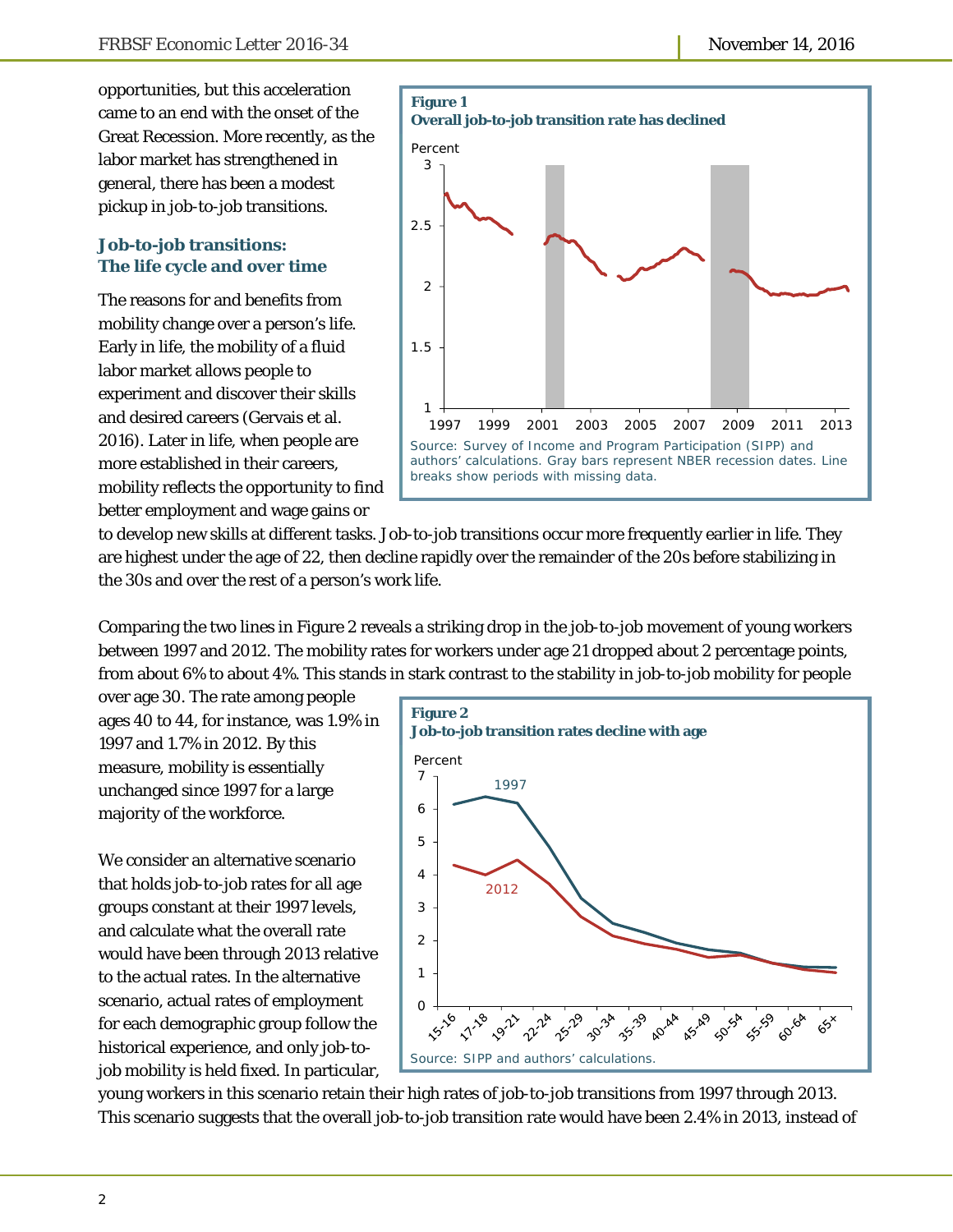the actual 2% rate. This underscores the fact that mobility, by this measure, has not changed significantly for workers over the age of 25.

The pronounced change in the job switching behavior of the young has had a significant impact on the overall decline. Even though individuals under age 25 represent only about 12% of the continuously employed, their diminished job-to-job transition rates account for 70% of the decline in the aggregate job-to-job transitions rate. This observation is clearer when we separate the population into two age groups, workers under age 25 and



those 25 and older. Figure 3 reports the job-to-job transition rates for these two groups. It shows that much of the movement has been among younger workers (blue line), while the transition rate for the older group of workers (red line) shows no downward trend.

To gain some insight into the reasons for the declining job-to-job transition rates among young workers, Figure 4 breaks the under-25 group into rates for different occupation groups: services (red line), clerical and retail sales (green line), managerial and professional sectors including technicians, finance, and public safety (yellow line), and sectors such as transportation, construction, mechanics, mining, and farm work (blue line). Together, these sectors represented 95% of employment of the young in 2013. The main finding in the figure is that the decline in job mobility is prevalent across all occupations. It's also apparent that the dispersion in the job-to-job rates across occupations in 1997 is no longer present by 2013.

The decline in services (red line) appears to be the most pronounced. The rate of job-to-job transitions in 1997 was 5.5%. By 2013 it had declined to 3.5%. Nonetheless, job-to-job transitions in services were more frequent than in other sectors during this entire time period. Services provide a large and increasing share of employment for the young, growing from 23% of jobs in 1997 to 31% in 2013. This growth in share offsets some of the sector's decline in transitions such that, on net, service occupations do not explain much of the overall decline in job-to-job transition rates for

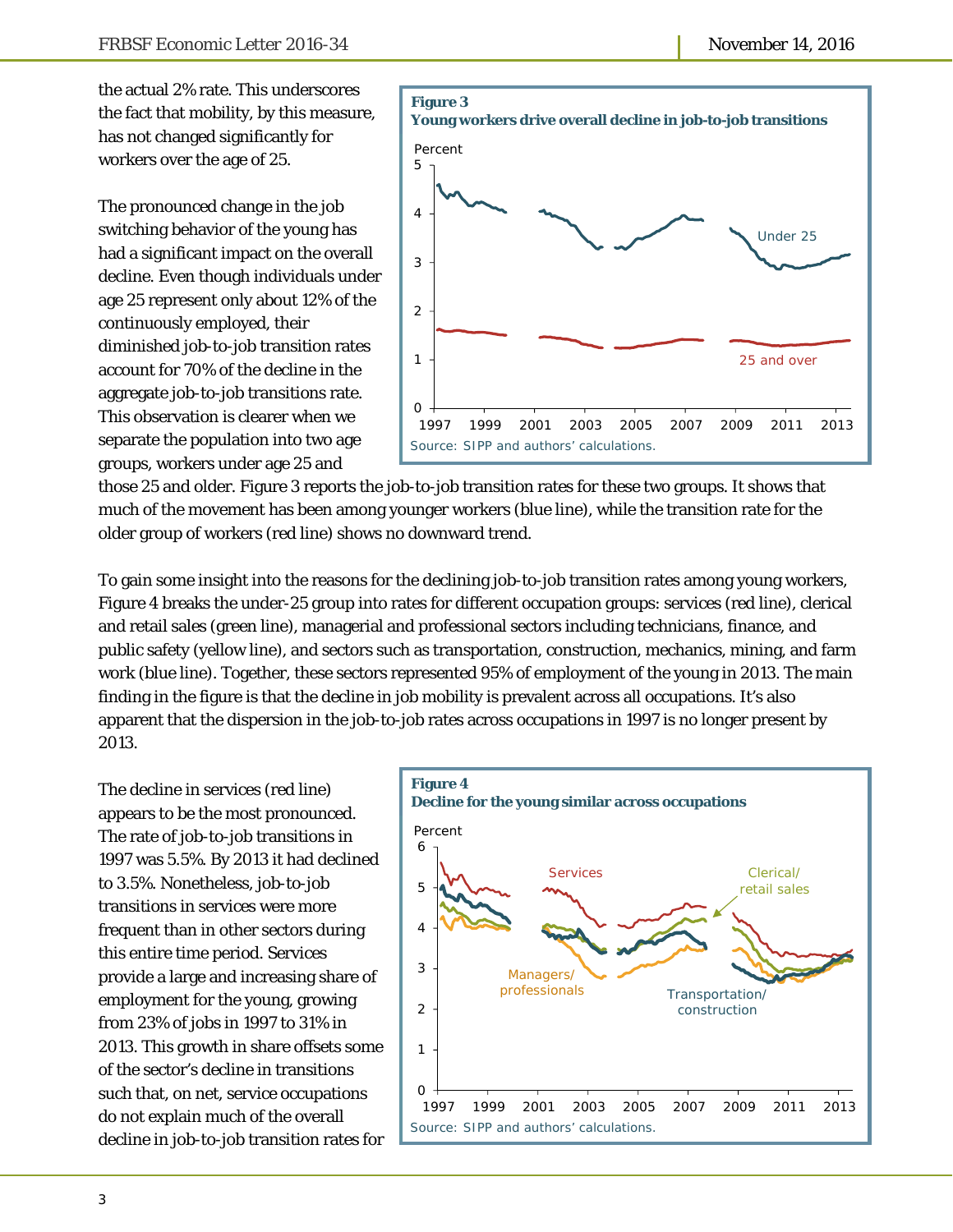young workers. Of the other broad occupation groups reported in Figure 4, the transportation and construction sectors (blue line) contribute the most to the decline in job-to-job transition rates among young workers. The sector saw a large drop in employment of young workers over this period, and those remaining in the sector experience fewer job-to-job changes than in the past.

#### **Possible explanations and consequences for the U.S. economy**

Interpreting the decline in job mobility among the young and its implications for the future of the U.S. economy depends on the underlying explanations for this trend. We can only speculate at this stage. Some of the potential explanations raise concerns. For example, there has been a rising trend of young adults moving back home in recent years (Kaplan 2012). Whether this is a socially desirable development is unclear. While children gain some insurance against the rocky first years in the labor market by moving in with their parents, this may be at the cost of diminished experimentation with different jobs. Another concern is that technological changes that eliminate middle-level skilled jobs also eliminate opportunities for the young to develop and advance in their careers.

On the other hand, the decline in job mobility may be the result of improvements in the labor market rather than a symptom of deterioration. In a maturing economy, workers engage in longer periods of training and greater specialization. This could explain, in part, the trends we observe among young workers. As people earn advanced degrees, they are more likely to move directly into their career of choice and require less job experimentation. The probability of ending a job declines with tenure (Farber 1999). Thus, if young workers find the right job more quickly and stay in their positions longer, they may no longer experience as many job changes early in life. Finally, improved information technologies, such as job search and the screening of applications, have changed how people look for jobs (Stevenson 2009, Faber and Kudlyak 2016) and may have enabled better careers matches (Kuhn and Mansour 2014).

All in all, regardless of the decline in job-to-job mobility for younger workers, the continued fluidity of the labor market for the vast majority of the working population alleviates many of the concerns for the future functioning of the U.S. labor market.

- *Canyon Bosler is a graduate student at the University of Michigan and a former research associate at the Federal Reserve Bank of San Francisco.*
- *Nicolas Petrosky-Nadeau is a research advisor in the Economic Research Department of the Federal Reserve Bank of San Francisco.*

#### **References**

- Davis, Steven J., and John Haltiwanger. 2014. "Labor Market Fluidity and Economic Performance." NBER Working Paper 20479.
- Faberman, Jason, and Marianna Kudlyak. 2016. "What Does Online Job Search Tell Us about the Labor Market?" FRB Chicago *Economic Perspectives* 40(1). https://www.chicagofed.org/publications/economicperspectives/2016/1-faberman-kudlyak
- Farber, Henry S. 1999. "The Dynamics of Job Changes in Labor Markets." Chapter 37 in *Handbook of Labor Economics*, edition 1, volume 3, eds. O. Ashenfelter and D. Card. Amsterdam: Elsevier, pp. 2,439–2,483.
- Gervais, Martin, Nir Jaimovich, Henri E. Siu, and Yaniv Yedid-Levi. 2016. "What Should I Be When I Grow Up? Occupations and Unemployment over the Life-Cycle." *Journal of Monetary Economics* 83, pp. 54–70. http://dx.doi.org/10.1016/j.jmoneco.2016.08.003